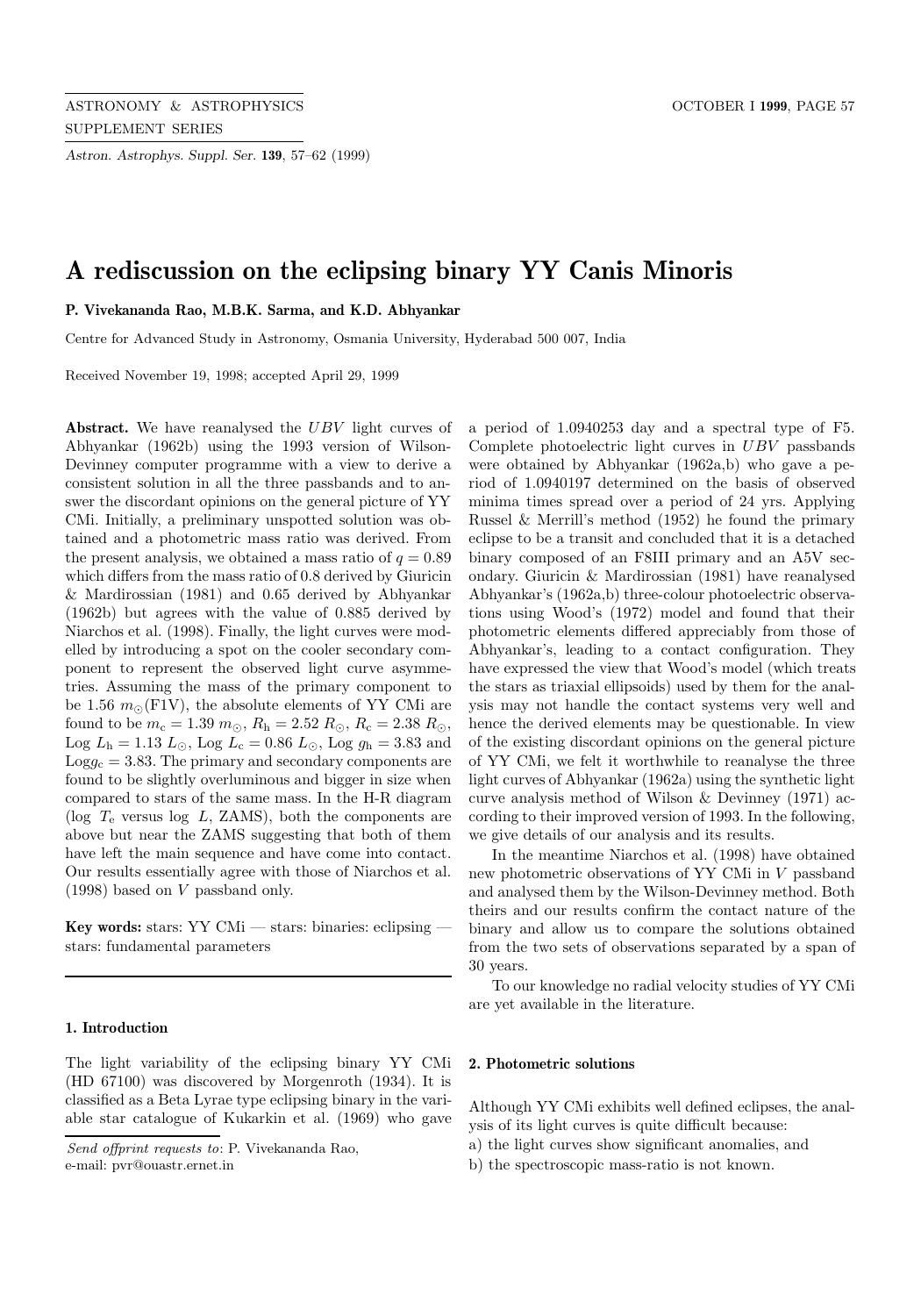The asymmetries in the light curves are pronounced around the two maxima. The O'Connell effect amounts to  $\Delta m =$  Max I – Max II = 0.025, 0.030 and 0.025 in U, B and V bands, respectively. Light curve asymmetries can be explained by sunspot-like dark spots on the components (Binnendijk 1960; Hilditch 1981; Linnell 1982). Mullan (1975) and several investigators felt the need to place spots on contact binaries to obtain better light curve solutions (e.g. Van Hamme & Wilson 1985; Milone et al. 1987; Niarchos et al. 1992, 1994, 1998). Moreover, strong magnetic activity on late-type stars, and the existence of large spots on the surfaces of these stars are suggested by the high angular momentum loss in very close and contact binaries (van't Veer & Maceroni 1988, 1989; Maceroni et al. 1990). Hence, the light curve anomalies in YY CMi can be tackled by invoking cool and/or hot spots on the components since YY CMi exhibits light curve anomalies in all the three bands. The lack of a spectroscopic mass ratio does not affect the photometric solution, although it makes it more difficult. The photometric solution was carried out by us in the following way.

## 2.1. Unspotted solution

First, we tried to solve the  $U, B$  and  $V$  light curves (individual points) of Abhyankar (1962a) without any spots on the two components using the Wilson & Devinney (W-D) (1971) method according to their improved version of 1993. For initiating the W-D programme, we used the values of a few of the required parameters given by Giuiricin & Mardirossian (1981), as initial parameters. We treated the following parameters as fixed: the temparature,  $T_{\text{e,h}}$  (6400 K) of the hot component (cf. 6360 K) used by Niarchos et al. (1998) by assuming a spectral type of F6); the mass-ratio,  $q(0.8)$  of the system; the ratio of the surface rotation rates to synchronous rotation rates,  $F<sub>h</sub>$  and  $F<sub>c</sub>$  as unity; the limb darkening coefficients,  $x<sub>h</sub>$ and  $x_c$ ; the albedos,  $A_h$  and  $A_c$ ; and the gravity darkening coefficients,  $g_h$  and  $g_c$  of the hotter and cooler components, respectively. According to the principles of the W-D method (Milone et al. 1995), we adjusted the following parameters; the inclination,  $i$ : the temperature of the cool component,  $T_{e,c}$ ; the surface potential of the hotter star  $\Omega_h$ ; the relative monochromatic luminosity of the hot component,  $L<sub>h</sub>$  and the third light  $l<sub>3</sub>$ . Sufficient number of runs of the DC programme was made until the sum of the residuals,  $\Sigma W(\overline{O} - \overline{C})^2$  showed a minimum and the corrections to the parameters became smaller than their probable errors. In order to check the internal consistency of the results (Popper 1984), separate solutions, for each of the  $U, B$  and  $V$  light curves, were made. The study of Abhyankar (1962b) suggested YY CMi to be a semidetached system while Giuricin & Mardirossian (1981) and Niarchos et al. (1998) indicated it to be a contact

binary. Hence, to ascertain the nature of the system, we analysed the light curves using W-D method with two different modes viz; mode-4 (semi-detached with primary filling the Roche lobe) and mode-3 (contact). The analysis with mode-4 (semi-detached with primary filling the Roche lobe) did not yield convergency, while the analysis with mode-3 (contact) yielded converged solutions and hence we proceeded with the contact nature of the system only. The results of the analysis, with mode-3, of individual  $U, B$  and  $V$  light curves indicated that the individual solutions are consistent and that a combined solution for  $U, B$  and  $V$  is adequate to derive the system parameters. Further, the fit of these results to the observations were found to be good except for the reduced light in the phase interval from 0.6 to 0.93.

Using the derived luminosities, the magnitude and colour of the comparison star  $[V = 8.68, B = 8.73]$ and  $U = 8.84$  and the corresponding differential magnitudes for unit luminosity at the quadrature  $[V = +0.320,$  $B = -0.005$  and  $U = -0.130$ , we derived the colours  $(B - V)$  and  $(U - B)$  of the primary, hot component to be 0.32 and −0.06.

Assuming no space reddening, the derived colours for the primary component corresponds to an average temperature of  $7000 \pm 100$  K (Allen 1976; Popper 1980; Schmidt-Kaler 1982). Hence, a reanalysis of the individual light curves as well as a combined solutions for  $U, B$  and  $V$ colours was made with  $T_{e,h} = 7000$  K and various values of  $q$  (0.7 to 1.0) as fixed parameters. In this analysis the discordant points in the phase range 0.6 to 0.93 were removed from consideration. From a plot of the resulting  $\Sigma W(\overline{O} - C)^2$  against q it was found that the minimum occurs at  $q = 0.90$ . The individual solution with  $q = 0.90$ are given in Cols. 2, 3 and 4 of Table 1.

Taking the average parameters of these solutions as preliminary elements a final combined solution was obtained keeping i,  $T<sub>h</sub>$ ,  $\Omega<sub>h</sub>$  and  $L<sub>h</sub>$  as adjustable parameters and  $x_h$ ,  $x_c$ ,  $g_h$ ,  $g_c$ ,  $A_h$  and  $A_c$  as fixed parameters. It is given in Col. 5 of Table 1. One can notice that  $l_3$  is absent in all the three colours in the individual as well as in the combined solutions. The theoretical curves obtained from the elements given in Table 1, Col. 5 are shown in Figs. 1a and 1b as solid lines. In these figures, the open diamonds  $(V)$ , open triangles  $(B)$  and open squares  $(U)$  represent the individual observations of Abhyankar (1962a).

## 2.2. Spotted solution

Figures 1a and 1b do show that the theoretical light curves of the unspotted solutions fit the data quite well except the reduced light in the phase range 0.6 to 0.93. So we tried to obtain a better fit by introducing a cool spot on the surface of the secondary (cooler) component. The spot region was centered in the co-latitude ranges 90 to 60 degrees, while the other spot parameters namely longitude (measured counter-clockwise on the secondary as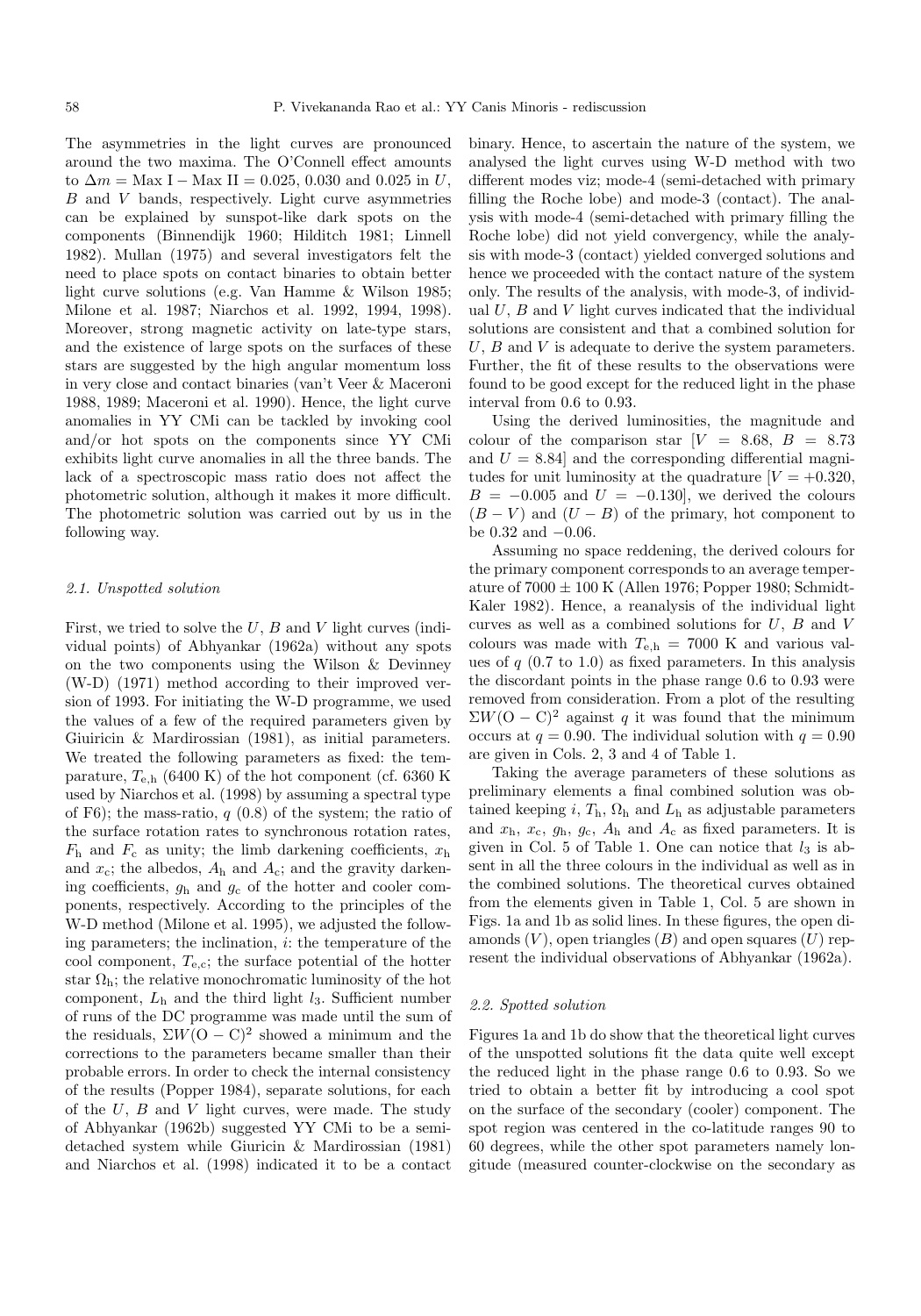| Element                         | $\bar{V}$             | $\overline{B}$          | U                     | Combined $VBU$           | Combined VBU             |
|---------------------------------|-----------------------|-------------------------|-----------------------|--------------------------|--------------------------|
|                                 |                       |                         |                       | unspotted solution       | spotted solution         |
| $\mathbf{1}$                    | $\overline{2}$        | 3                       | $\overline{4}$        | 5                        | 6                        |
| $T_{\rm e,h}K$                  | 7000*                 | 7000*                   | $7000*$               | 7000*                    | 7000*                    |
| $T_{\rm e,c}K$                  | $6152 \pm 29$         | $6127 \pm 31$           | $6149\,\pm\,34$       | $6140\,\pm\,44$          | $6161\,\pm\,36$          |
| $\boldsymbol{q}$                | $0.90 \pm 0.02$       | $0.90 \pm 0.02$         | $0.90 \pm 0.02$       | $0.90 \pm 0.02$          | $0.89 \pm 0.02$          |
| $\overline{i}^0$                | $78.83 \pm 0.04$      | $78.87 \pm 0.04$        | $78.68 \pm 0.04$      | $78.67 \pm 0.05$         | $78.76 \pm 0.04$         |
| $\Omega_{\rm h}=\Omega_{\rm c}$ | $3.5541\,\pm\,0.0121$ | $3.5511 \pm 0.0119$     | $3.5614 \pm 0.0126$   | $3.5578 \pm 0.0153$      | $3.5521 \pm 0.0148$      |
| % overcontact                   | $6\%$                 | $7\%$                   | $5\%$                 | $5\%$                    | $3\%$                    |
| $r_{\rm h}$ pole                | $0.3690 \pm 0.0011$   | $0.3703 \pm 0.0011$     | $0.3684 \pm 0.0011$   | $0.3698 \pm 0.0025$      | $0.3691 \pm 0.0013$      |
| side                            | $0.3889 \pm 0.0011$   | $0.3901 \pm 0.0011$     | $0.3882 \pm 0.0011$   | $0.3897 \pm 0.0026$      | $0.3890 \pm 0.0014$      |
| back                            | $0.4214 \pm 0.0012$   | $0.4226 \pm 0.0012$     | $0.4207 \pm 0.0012$   | $0.4222 \pm 0.0025$      | $0.4203 \pm 0.0015$      |
| $r_c$ pole                      | $0.3515 \pm 0.0017$   | $0.3528 \pm 0.0017$     | $0.3509 \pm 0.0017$   | $0.3523 \pm 0.0030$      | $0.3501 \pm 0.0020$      |
| side                            | $0.3694 \pm 0.0017$   | $0.3706 \,\pm\, 0.0017$ | $0.3687\,\pm\,0.0017$ | $0.3702 \,\pm\, 0.0029$  | $0.3664 \pm 0.0019$      |
| back                            | $0.4008 \pm 0.0018$   | $0.4020 \pm 0.0018$     | $0.4011 \pm 0.0018$   | $0.4019 \pm 0.0030$      | $0.3978 \pm 0.0020$      |
|                                 |                       |                         |                       | $V$ 0.6343 $\pm$ 0.0013  | $V 0.6407 \pm 0.0007$    |
| $L_{\rm h}$                     | $0.6366 \pm 0.0010$   | $0.6626 \pm 0.0010$     | $0.6955 \pm 0.0018$   | $B\,0.6626\,\pm\,0.0014$ | $B\,0.6690\,\pm\,0.0008$ |
|                                 |                       |                         |                       | $U\ 0.6934\,\pm\,0.0020$ | $U\ 0.6998\,\pm\,0.0012$ |
|                                 |                       |                         |                       | $V\ 0.3657$              | ${\cal V}$ 0.3593        |
| $L_{\rm c}$                     | 0.3634                | 0.3374                  | 0.3405                | B 0.3374                 | B 0.3310                 |
|                                 |                       |                         |                       | $U\;0.3066$              | $U\,0.3002$              |
| $^+\mathcal l_3$                | 0.0                   | 0.0                     | 0.0                   | $V\;0.0$                 | $V$ 0.0                  |
|                                 |                       |                         |                       | $B$ 0.0                  | $B$ 0.0                  |
|                                 |                       |                         |                       | $U\ 0.0$                 | $U\ 0.0$                 |
| $x_{\rm h} = x_{\rm c}$         | $0.51^{\ast}$         | $0.64*$                 | $0.83*$               | $V\ 0.51^*$              | $V 0.51*$                |
|                                 |                       |                         |                       | $\cal B$ 0.64*           | $\cal B$ 0.64*           |
|                                 |                       |                         |                       | $U\ 0.83^*$              | $U\ 0.83*$               |
| $A_{\rm h}=A_{\rm c}$           | $0.5^\ast$            | $0.5^{\ast}$            | $0.5^{\ast}$          | $0.5^{\ast}$             | $0.5^\ast$               |
| $g_{\rm h}=g_{\rm c}$           | $0.32*$               | $0.32*$                 | $0.32*$               | $0.32^{\ast}$            | $0.32*$                  |
| $\Sigma(\text{res})^2$          | 0.0015                | 0.0018                  | 0.0025                | 0.0404                   | 0.0173                   |

Table 1. YY CMi: Elements obtained from the solution of individual and combined VBU light curves using W-D method

 $\overline{\text{Fixed parameters}}.$ 

 $^{\mathrm{+}}$  In units of total system light at phase 0.25.

**Table 2.** YY CMi: Comparison of the spot parameters obtained from the present studies and by Niarchos et al. (1998) on the secondary component

| Spot           | Present                            | <b>Niarchos</b>                 | <b>Niarchos</b>                    |
|----------------|------------------------------------|---------------------------------|------------------------------------|
| Parameter      | <b>Studies</b>                     | et al. (1998)                   | et al. (1998)                      |
|                | cool                               | cool                            | hot                                |
| Co-latitude    | $74.56^{\circ} + 2.81^{\circ}$     | $90^{\circ*}$                   | $90^{\circ*}$                      |
| Longitude      | $89.68^{\circ} \pm 1.02^{\circ +}$ | $91.27^{\circ} + 0.91^{\circ+}$ | $201.26^{\circ} \pm 1.95^{\circ+}$ |
| Angular radius | $11.19^{\circ} + 0.96^{\circ}$     | $22.33^{\circ} + 4.51^{\circ}$  | $9.32^{\circ} + 2.69^{\circ}$      |
| $T.F^{**}$     | $0.61 \pm 0.05$                    | $0.84 \pm 0.09$                 | $1.19 \pm 0.09$                    |

<sup>∗</sup> Fixed parameter.

∗∗ T.F is the ratio of the local spot surface temperature to the local undisturbed surface temperature.

<sup>+</sup> This is the longitude on the secondary measured counter-clockwise as defined in the W-D programme (see text).

The system is assumed to revolve clockwise.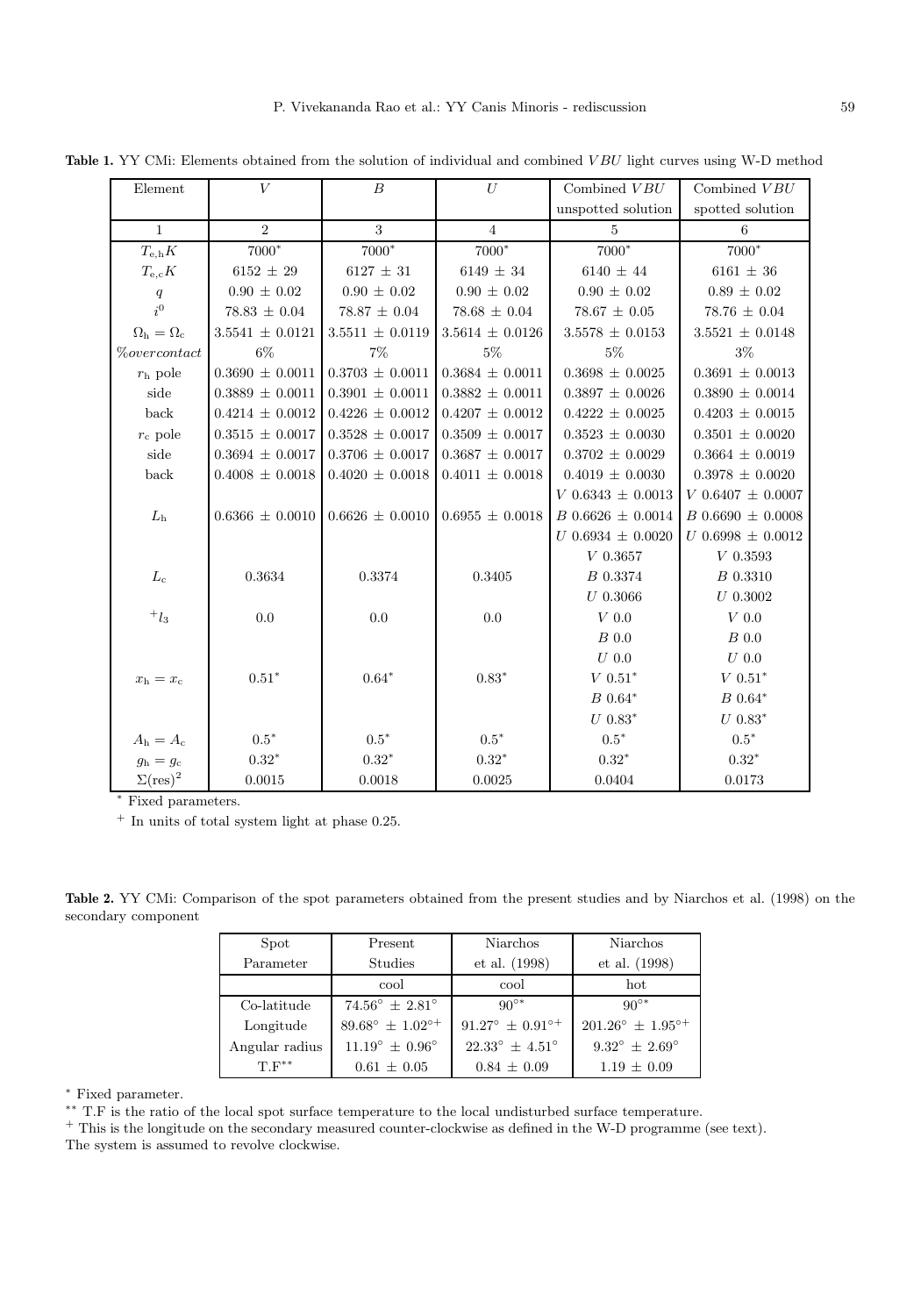

Fig. 1. a) YY CMi: Light curves in V and B passbands. Open diamonds represent V observations, open triangles represent B observations, solid lines represent unspotted solution and dashed lines represent spotted solution. **b)** YY CMi: Light curve for the  $U$  passband. Open squares represent  $U$  observations, solid line represents unspotted solution and dashed line represents spotted solution

defined in the Wilson-Devinney programme), angular size and temperature factor were first selected by trial and error to reproduce the light curve perturbations by using the parameters found in the unspotted solution in the LC (light curve) programme of the Wilson & Devinney. The spot parameters were later subjected to a DC programme which gave the results listed in Table 2. These data were used for deriving the spotted solution of the light curve. The temperature of the hotter (primary) component was fixed at the value found in the unspotted solutions. The other parameters namely, i,  $T_c$ ,  $\Omega_h$ , q and  $L_h$  were varied. The differential corrections were calculated until the adjustments became smaller than their probable errors. The

final results of the spotted solution is given in Table 1,  $Col<sub>6</sub>$ 

The theoretical light curves for the spotted solution are shown as dashed lines in Figs. 1a and 1b.

## 2.3. Comparison with the solution of Niarchos et al. (1998)

First we note that we have derived  $T_{e,h} = 7000$  K as compared to their  $T_{e,h} = 6360$  K. But our value is preferred because it is based on UBV colours while theirs is based on V only. Similarly the fit of the spotted solution indicates that we do not need a hot spot on the secondary as found by Niarchos et al. (1998). The parameters, except for the longitude, of the cool spot are also different from theirs. This indicates a variation in the spot activity on the secondary star of the binary.

The difference in the longitude of the cool spot in the two solutions can be simply explained by the fact that the revolution of the binary is defined in a different way in the two solutions. In Niarchos et al. (1998) the system revolves counter-clockwise (according to Binary Maker 2.0), while in our solution the revolution is assumed to be clockwise. In both solutions the cool spot is better seen at phase 0.75, thus explaining the deficiency of light around Max II.

## **3. Absolute elements**

Although spectroscopic observations are not available for this binary the UBV photoelectric observations can be used for obtaining the tentative absolute elements. Using the derived luminosities (Table 1, Col. 6), the differential magnitudes,  $\Delta m$ , at the quadrature and the standard values of the magnitudes of the comparison star in the UBV passbands (Sect. 2), we derived the following magnitudes and colours of the individual components: Hotter component  $V = 8.84, B - V = 0.32, U - B = -0.06$ , Cooler component  $V = 9.47$ ,  $B - V = 0.45$ ,  $U - B = 0.07$ .

Assuming no interstellar reddening, the  $(B-V)$  of the primary corresponds to a temperature of  $7030 \pm 100$  K which in turn corresponds to a spectral type of F1V (Allen 1976; Popper 1980; Schmidt-Kaler 1982). The above temperature agrees quite well with that of the fixed temperature 7000  $\pm$  100 K used for the primary component in the analysis. The  $(B-V)$  of 0.45 for the secondary component corresponds to a spectral type of F5V (6450 K) and its derived temperature of 6145 K (Table 1, Col. 6) suggests a spectral type of F8V (Allen 1976; Popper 1980; Schmidt-Kaler 1982). This small discrepancy of about 300 K between the spectral types derived from the colour  $(B - V)$ and effective temperature for the secondary component could be attributed to the uncertainties in the model atmospheres incorporated in the W-D programme, appropriate for each spectral type. Keeping in view the bigger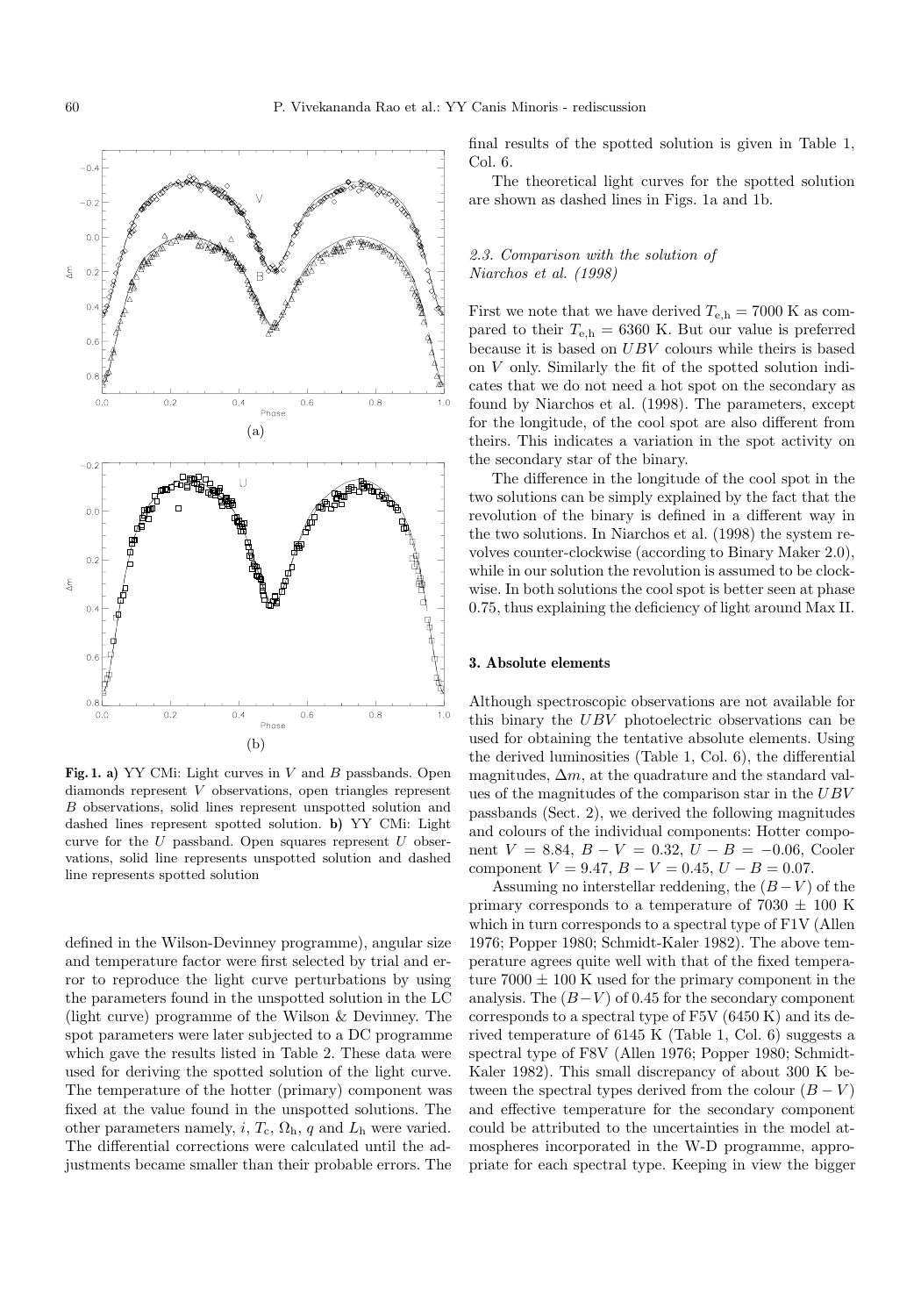**Table 3.** YY CMi: Comparison of elements from various studies

| Parameter                            | Giuricin             | Niarchos et al.              | <b>Present Studies</b>       |
|--------------------------------------|----------------------|------------------------------|------------------------------|
|                                      | Mardirossian         | (1998)                       | (spotted solution)           |
|                                      | (1981)               |                              |                              |
| Method                               | $\mathbf{a}$         | $\mathbf b$                  | $\mathbf b$                  |
| $T_{\rm e,h}K$                       | 6400*                | 6360*                        | 7000*                        |
| $T_{\rm e,c}K$                       | $5925 \pm 90$        | $5710 \pm 4$                 | 6161 $\pm$ 36                |
| q                                    | $0.8*$               | $0.885 \pm 0.004$            | $0.89 \pm 0.02$              |
| $i^{\circ}$                          | $77.2 \pm 0.4$       | $79.47 \pm 0.07$             | $78.76 \pm 0.04$             |
| r <sub>h</sub>                       | $0.319 \pm 0.025(V)$ | $0.390 \pm 0.001^{\text{a}}$ | $0.393 \pm 0.001^{\text{a}}$ |
|                                      | $0.356 \pm 0.025(B)$ |                              |                              |
|                                      | $0.386 \pm 0.017(U)$ |                              |                              |
| $r_{c}$                              | $0.386 \pm 0.043(V)$ | $0.368 \pm 0.002^{\rm a}$    | $0.371 \pm 0.002^{\text{a}}$ |
|                                      | $0.404 \pm 0.053(B)$ |                              |                              |
|                                      | $0.386 \pm 0.019(U)$ |                              |                              |
| $\text{Log } L_{\text{h}}/L_{\odot}$ | $0.82 \pm 0.09$      | 0.91                         | $1.13 \pm 0.01$              |
| Log $L_c/L_{\odot}$                  | $0.71 \pm 0.08$      | 0.67                         | $0.86 \pm 0.01$              |
| m <sub>h</sub>                       | $1.20*$              | 1.25                         | $1.56*$                      |
| m <sub>c</sub>                       | 0.96                 | $1.12*$                      | 1.39                         |
| R <sub>h</sub>                       | $2.1 \pm 0.2$        | $2.32\,$                     | $2.52 \pm 0.01$              |
| $R_c$                                | $2.2 \pm 0.2$        | 2.20                         | $2.38 \pm 0.01$              |
| $\log g_h$                           |                      |                              | $3.83 \pm 0.01$              |
| $\log g_c$                           |                      |                              | $3.83 \pm 0.01$              |
| Sp.type(Pri)                         | F <sub>6</sub>       | F <sub>6</sub>               | F1V-IV                       |
| (Sec)                                | early G              |                              | F5V-IV                       |

Method: (a) Wood (b) W-D.

<sup>∗</sup> Assumed value.

 $^a r = (r_{\text{pole}} + r_{\text{side}} + r_{\text{back}})/3.$ 

sizes (radii) of both the components (see the following) we adopted a spectral type of F1V-IV for the primary and F5V-IV for the secondary component. Our improved solution based on UBV photometry gives an earlier spectral type for the primary compared to other authors.

Since no spectroscopic studies exist for this system, neither the spectral types nor the individual masses of the components are presently available. Hence it is difficult to get reliable absolute elements for the components. However, to get tentative dimensions and masses of the components, we assumed the primary F1V component to obey the spectral type-mass relation of the normal main sequence stars (Andersen 1991). From this assumption one gets a mass of 1.56  $m_{\odot}$  for the primary component. From the presently derived mass-ratio,  $m_c/m_h = q = 0.89$  and the assumed mass of 1.56  $m_{\odot}$  for  $m_{\rm h}$ , one gets a mass of 1.39  $m_{\odot}$  for the secondary component.

Using Kepler's 3rd law

$$
A^3 = 74.55(m_h + m_c)P^2
$$
 (1)

and with a period of  $1<sup>d</sup>0940197$  (Abhyankar 1962b), one gets  $A = 6.41 R_{\odot}$  as the separation of the components. From the derived average fractional radii  $[r]$   $(r_{\text{pole}} + r_{\text{side}} + r_{\text{back}})/3$ ] of 0.393 and 0.371 for the primary and secondary components respectively, one gets  $Ar<sub>h</sub> = R<sub>h</sub> = 2.52 R<sub>\odot</sub>$  and  $Ar<sub>c</sub> = R<sub>c</sub> = 2.38 R<sub>\odot</sub>$ . The above derived radii of the primary and secondary components,  $R_h$  and  $R_c$ , are larger than those of 2.07  $R_{\odot}$ and 1.70  $R_{\odot}$  of normal F1V and F5V stars respectively (Andersen 1991). This may be due to the evolution of both the primary and secondary components which are overfilling their Roche lobes  $(r_h^* = 0.385, r_c^* = 0.363$  for  $q = 0.89$ ; Plavec & Kratochvil 1964) by 3%. The system parameters are as given in Table 3 along with the elements and parameters given by Giuricin & Mardirossian (1981) and Niarchos et al. (1998).

The bolometric corrections are from Popper (1980). According to Buser & Kurucz (1978) a star with a  $(B-V)$ colour of 0.32 and log  $g$  of 3.83 should have a temperature of about 7000 K. This agrees quite well, within the errors of assumed parameters, with the temperatures of  $7000 \pm 100$  K used by us for the primary component in our analysis.